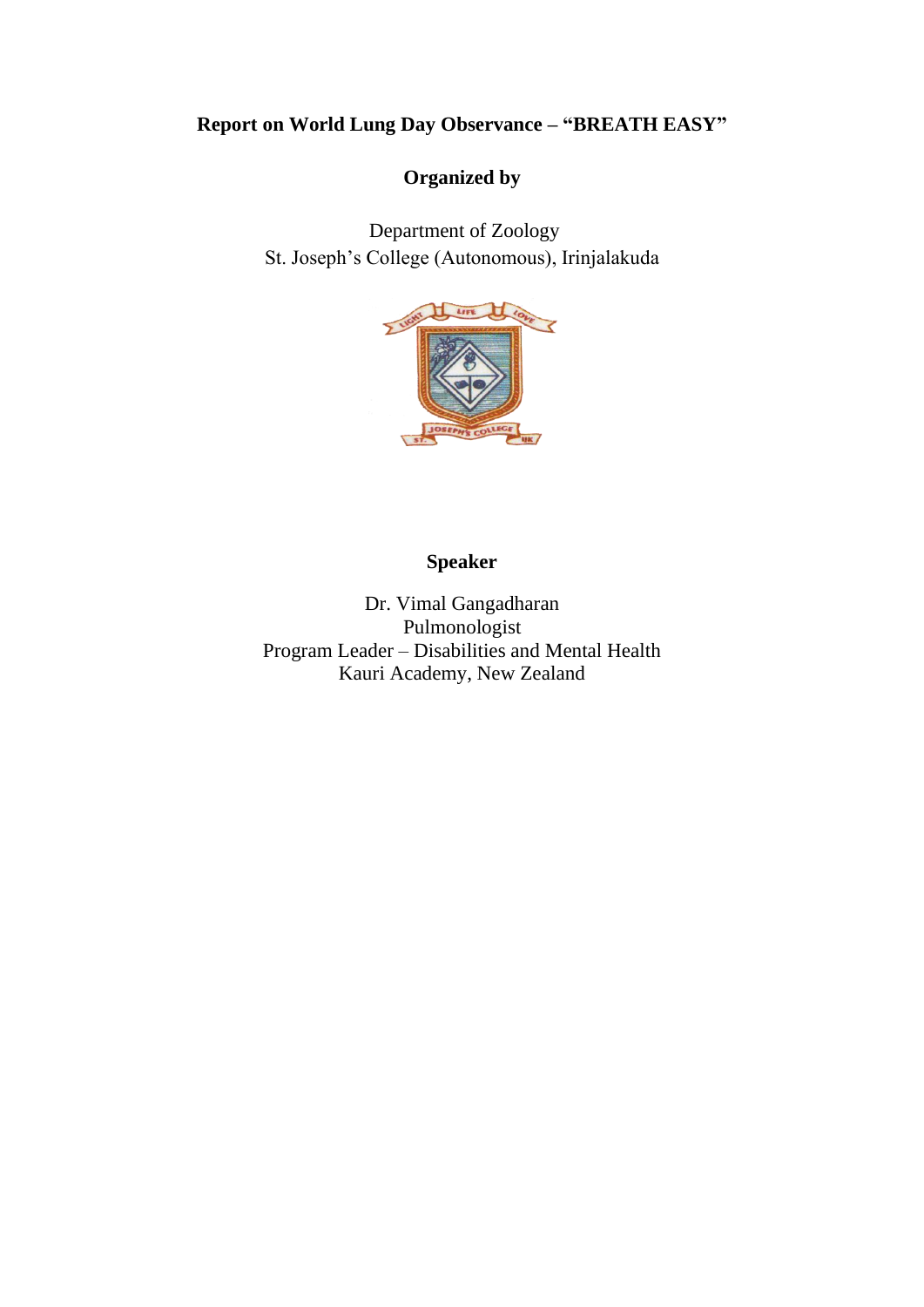#### **BROCHURE**



### **CERTIFICATE**



### **CERTIFICATE**

This is to certify that **container** of .......... has participated in the online International Webinar on World Lung Day on the topic Breath Easy - A Preventive Approach organized by the Department of Zoology, St. Joseph's College (Autonomous), Irinjalakuda, Kerala on 25th September, 2021.



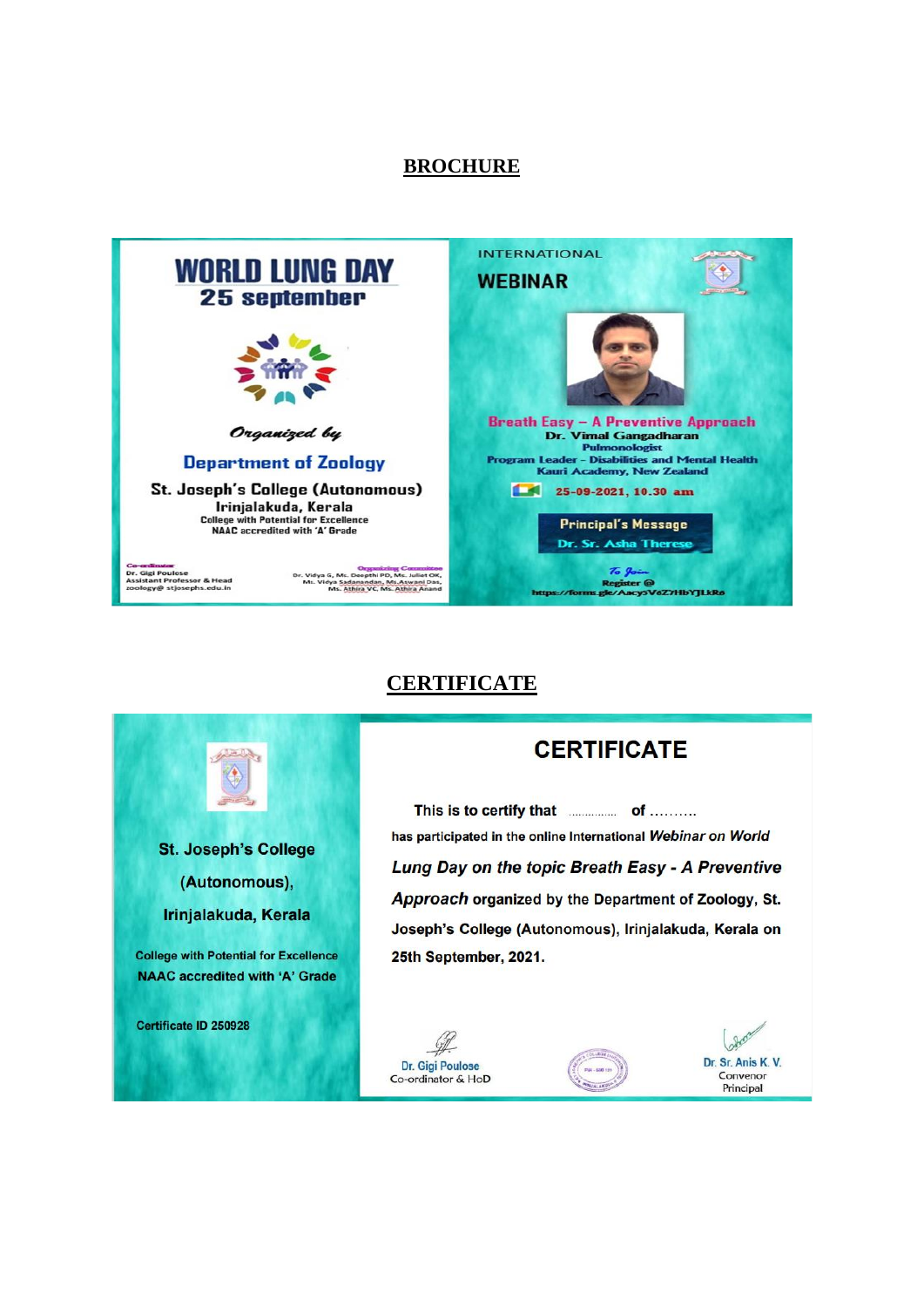#### **REPORT**

# **World Lung Day Observance – "BREATH EASY" Organized by** *Department of Zoology*

As a part of "World Lung Day Observance" the zoology department of St. Joseph's college Irinjalakuda conducted a webinar on the topic "BREATH EASY". Dr. Vimal Gangadharan leads the class. Breathing is an almost an unconscious process that we do. Basic function of a respiratory system is same as purpose of a windows in a room-allowing air to come in and go out that is oxygen comes in for metabolic process called oxygenation and carbon dioxide washes out through the process called ventilation. Lung disease include Copd, Asthma, Lower respiratory tract infections, Tuberculosis, Lung Cancer. Why we prevent this? Because chronic disease is burden to both patient as well as health care system. Respiratory diseases account for more than 10% of DALY. Cost-effective preventing and combating respiratory disease is highly cost- effective best described by the WHO. Types of preventions are primary, secondary, tertiary, significance of health promotions in prevention. Health is a state of complete physical, mental, and social well- being and not merely the absence of disease or infirmity. Health is a destination that we reach up in the productivity of life. Importance of health living are Relationship, friends, social communication, education. Lung specific preventive targets are 1) I DON'T START SMOKING AND QUIT SMOKING- one billion of people will die from tobacco smoking in the twenty first century. 2) REDUCE EXPOSURE TO SECOND HAND SMOKE- In 1964 about 2.5 millions non-smokers die from health problem caused by exposure to second hand smoke.3) BREATHING CLEAN AIR - \*Poor Indoor Air Qualityexposure to indoor smoke used for seating and cooking leads to Copd and Lung cancer and in children pneumonia and Asthma.\* Outdoor Air Quality- There is a growing body of evidence that air pollutions affect the unborn child leading to enhanced susceptibility to infection ,respiratory, cardiovascular disease, later in life. 4) VACCINATION TO PROTECT FROM LUNG DISEASE – vaccination is the primary preventive approach to prevent the onset of disease. Vaccine is taken to protect from lung disease like whooping cough, flue, Tuberculosis, covid-19. 5) BE ACTIVE PHYSICALLY&INCLUDE YOUR BREATHING EXERCISE- There should be 30 minutes of physical exercise daily. The heart rate increases during exercise, the rate and depth of breathing increases -this makes sure that more oxygen is aborted into the blood and more carbon dioxide is removed from it. The specific strategies for achieving good health condition are health education, health communication & policy, system, and environment changes. The overarching barriers for good healthy conditions are understanding of health, Disseminational health information, Implementation of holistic approach of healthy living. \* Healthy living is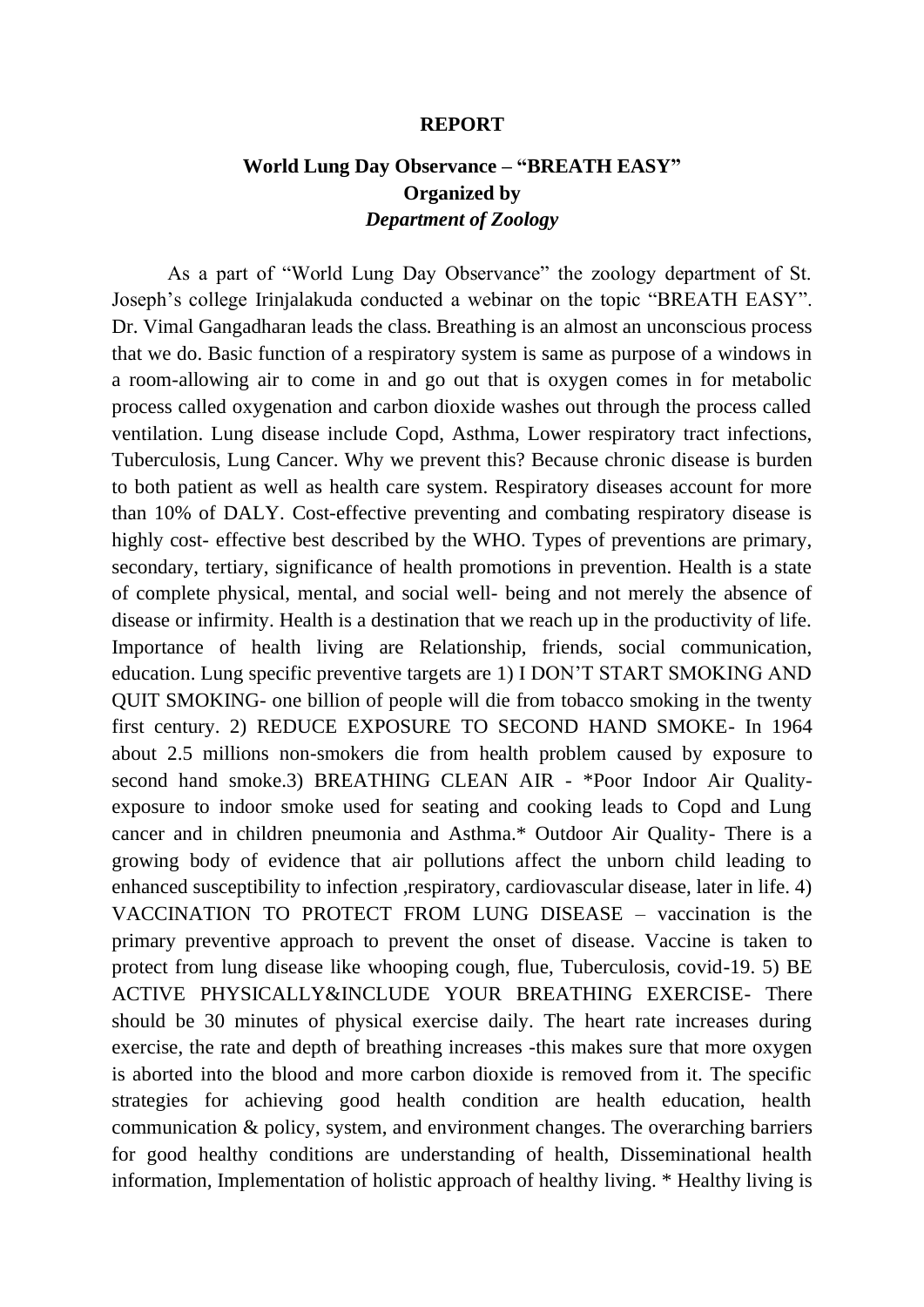much more than just being disease free. Implementation gap >information. Prevention is better than cure. VOTE OF THANKS was addressed by Nandita mk. First of all, she thanks the resource person Dr. Vimal Gangadharan -pulmonologist, program leader of disabilities & mental health kauri academy New Zealand. Next, she thanks our Dear principal Dr. Asha Theresa. Then HOD Gigi Poulose who has organized this program. Last but not the least she thanked the teachers and the zoologist who have been actively attended the session.



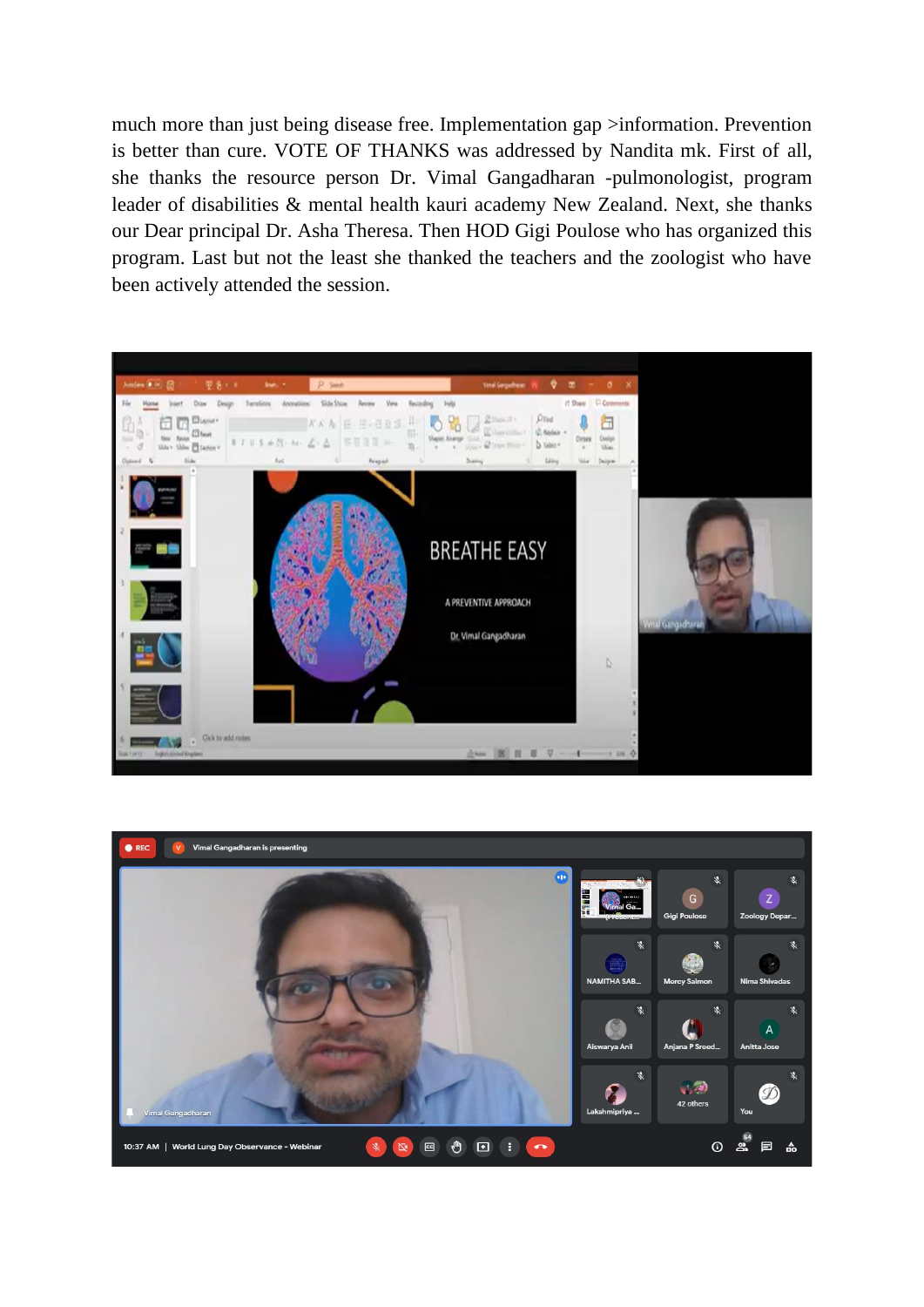# **List of Participants World Lung Day Observance – "BREATH EASY" Organized by** *Department of Zoology*

| Sl.<br>No.     | <b>Name</b>                   | <b>Email Address</b>         |
|----------------|-------------------------------|------------------------------|
| 1.             | P. D. Deepthi                 | deepthipd1989@gmail.com      |
| $\overline{2}$ | Neethu Suresh                 | neethusuresh7902@gmail.com   |
| 3              | MsSuryasree Sunandan          | suryasreeas@gmail.com        |
| 4              | Ms.Swathy Das                 | swathydas77@gmail.com        |
| 5              | Ms.Abhila S Babu              | abhilasbabu2000@gmail.com    |
| 6              | Paul<br>Ms.<br>Jewel          | Jewelpaul123123@gmail.com    |
|                | Manjaly                       |                              |
| 7              | Mrs Aswani Das                | aswanidas.krishnaa@gmail.com |
| 8              | Ms. Anitta Joju               | anittajoju2000@gmail.com     |
| 9              | Ms. Anitta Joju               | anenaps200228@gmail.com      |
| 10             | Ms. Josmy T J                 | josmytj2003@gmail.com        |
| 11             | Ms. Bhagi Krishna. N.<br>S.   | bhagikrishna01@gmail.com     |
| 12             | Ms. Aiswarya Anil             | aiswaryaanil1610@gmail.com   |
| 13             | Ms Anitta C J                 | anittcj@gmail.com            |
| 14             | Ms.Anjana P. Sreedhar         | anjanapsreedhar@gmail.com    |
| 15             | Ms. Emalda Tomans             | emaldatomans@gmail.com       |
| 16             | Ms. Athira Anand P            | athiraanand96@gmail.com      |
| 17             | Ms. Vidya Sadanandan<br>A     | vidyasa@stjosephs.edu.in     |
| 18             | Ms.Anitta Jose                | anittajose003@gmail.com      |
| 19             | Ms. Varsha Suresh             | varshapj4@gmail.com          |
| 20             | Mr. Amrutha Sajeev            | amruthashijisajeev@gmail.com |
| 21             | Ms. Riya Babu                 | riya.pallippat@gmail.com     |
| 22             | Ms. Archana Sankar U          | archanasankaru03@gmail.com   |
| 23             | Ms.Alna Mary Shaji            | alnamaryshaji@gmail.com      |
| 24             | Ms.Mahitha Syriac             | mahithasyriac@gmail.com      |
| 25             | Ms. Maryrose Davis            | maryrosedavis654@gmail.com   |
| 26             | Ms Anagha K N                 | anaghaknarendran@gmail.com   |
| 27             | Ms. Maria Sico                | mariasico7@gmail.com         |
| 28             | Ms.<br>Aishwarya<br>Ajaykumar | aishajay264@gmail.com        |
| 29             | Ms. Amritha K Vijayan         | ramniuk123@gmail.com         |
| 30             | Namitha Sabu Paul             | MINUSABU111@GMAIL.COM        |
| 31             | Ms. Nikkina K.A               | nikkina567@gmail.com         |
| 32             | Ms.Aparna E S                 | aparnaes762@gmail.com        |
| 33             | Ms. Anshini Rahamath          | anshinirahmath@gmail.com     |